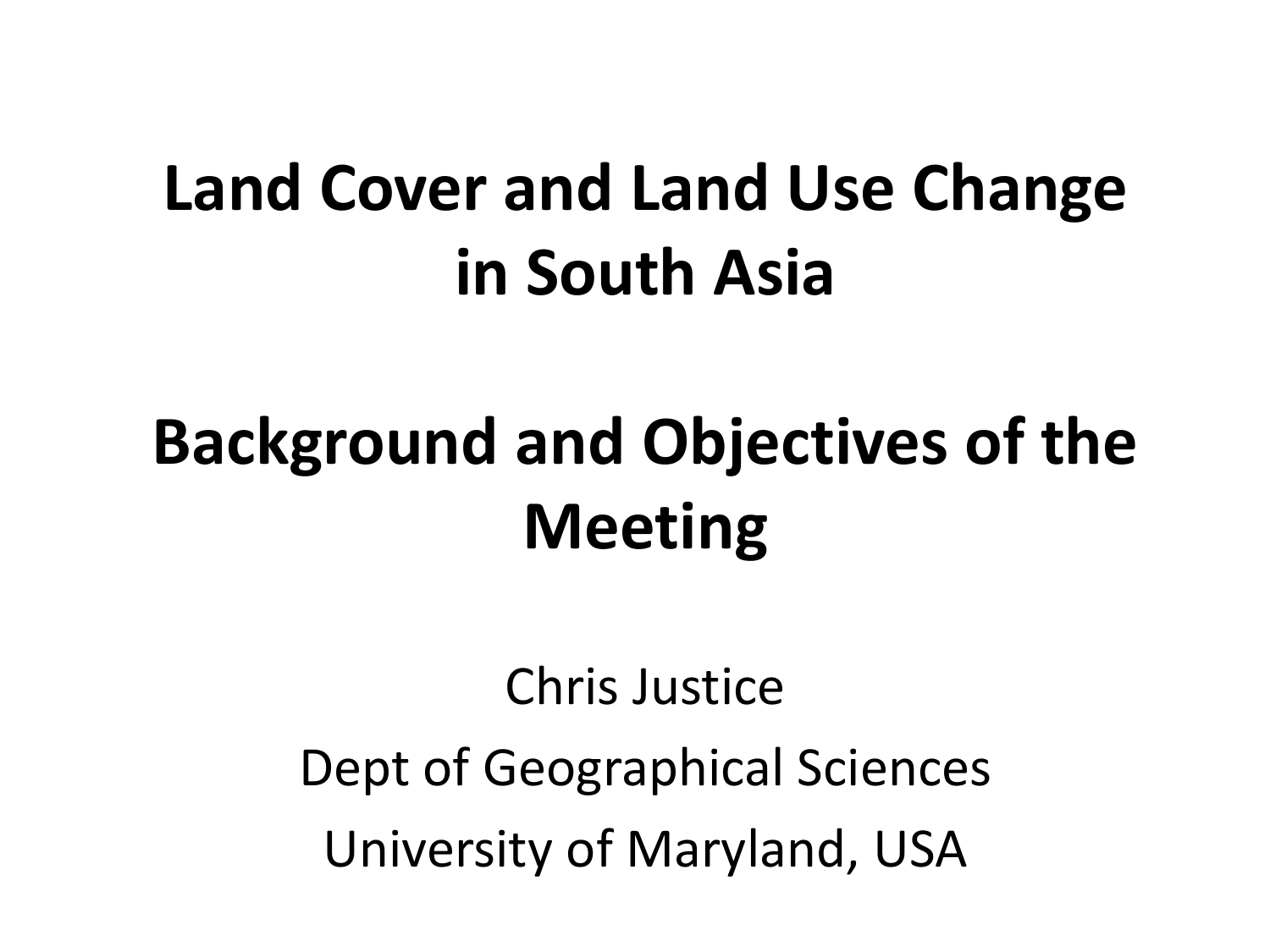### **Land Cover and Land Use Change (LCLUC)**: "the other global change!"

- LCLUC is the most pervasive and visible form of environmental change - In a rapidly changing world - all regions of the World are experiencing some aspect of LUC
- The impacts of LU Change on the Earth System are significant
- In most places more immediate than climate change?
- All land use change is local but there are regional patterns
- Relatively little has been developed in terms of the underpinning science of LCLUC in the context of global change – support for LU science is continuing to grow
- LCLUC will continue to be important, driven by world population growth and economic development and the associated demands for land, the need for an increased food supply, wood products and natural resources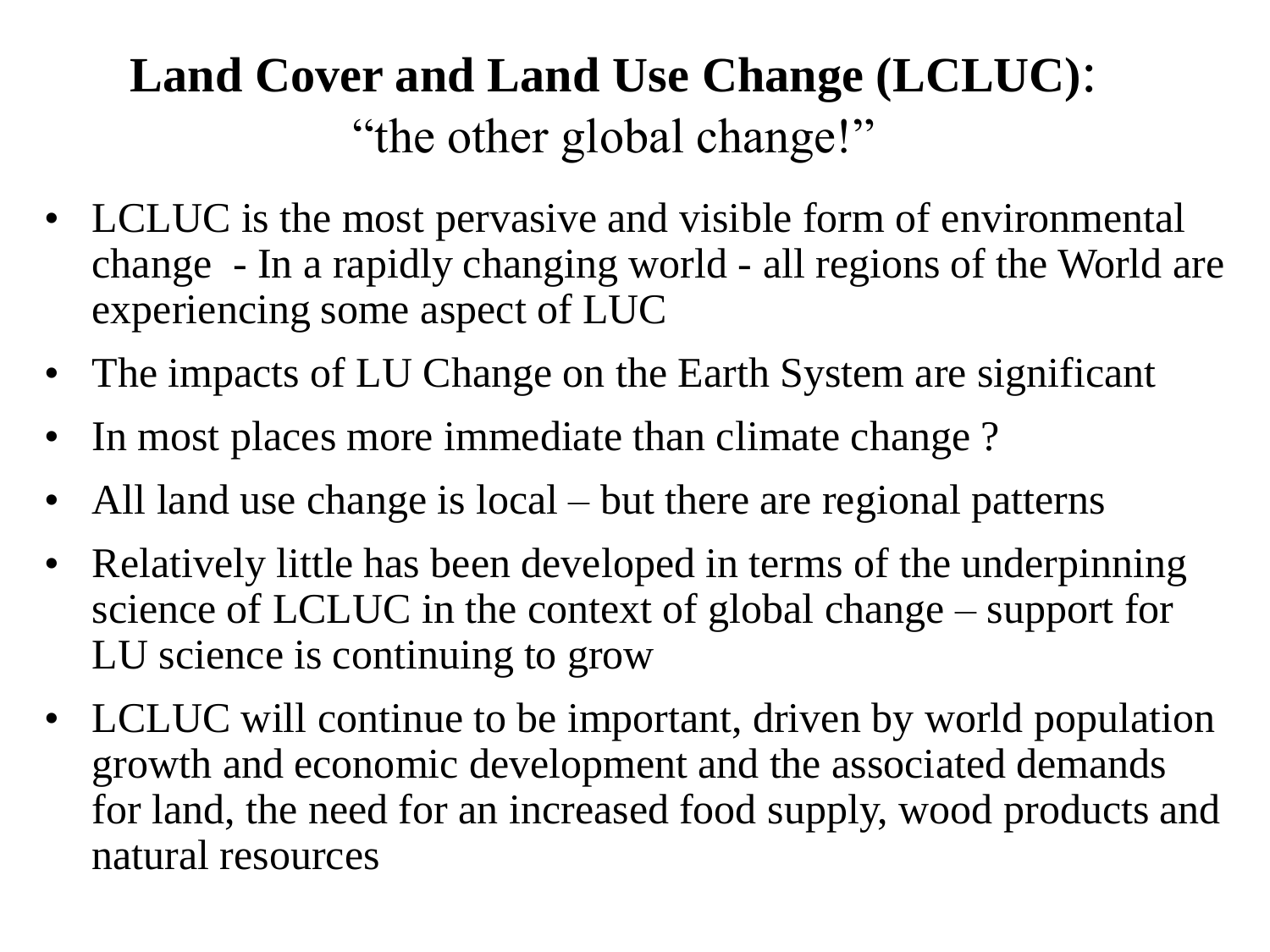### **Definitions: Land Cover, Land Use, Change**

- **Land Cover**  what we observe vegetation/bare soil/buildings etc (amenable to remote observations - land cover type, land cover parameterization,vegetation continuous fields, objects)
- Land Use the use to which the land is put with the associated management practices (e.g. agriculture mechanized or subsistence, clear cutting, selective logging, afforestation, recreation, conservation)
	- A piece of land may have multiple uses at one time
- **Changes in Land Cover**  change in cover type (forest to pasture, cropland to woodland, agriculture to urban), change in characteristics (structure, field size, degradation, productivity, species composition)
	- Disturbance change followed by recovery (fire, logging, wind throw)
- **Changes in Land Use** change in management practices, intensification, extensification, mechanization, irrigation, abandonment, cropping system, protection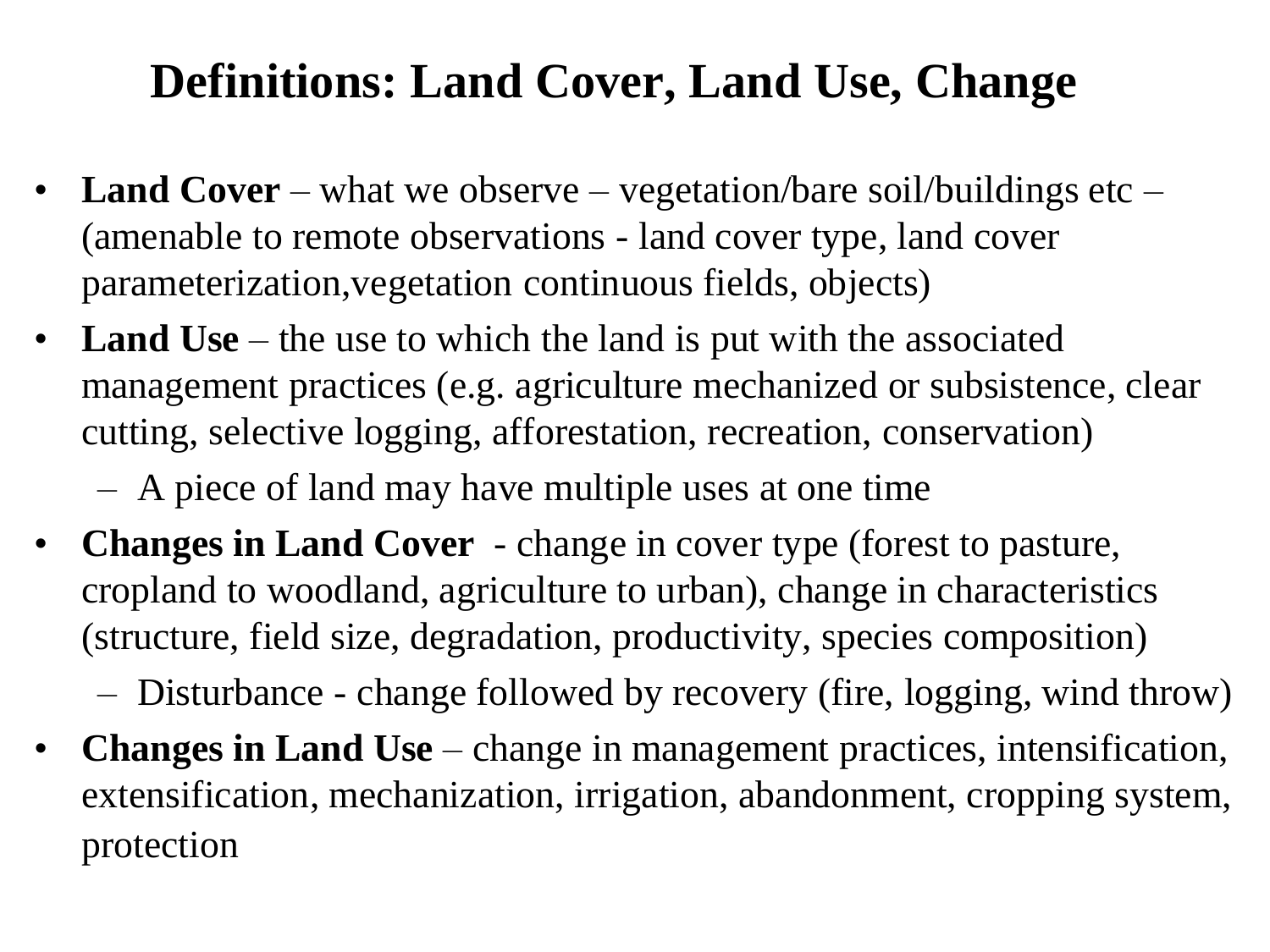# A major driver of Land Use Change

• World population has increased almost by a factor of 2 in 35 years to 6.3 billion people

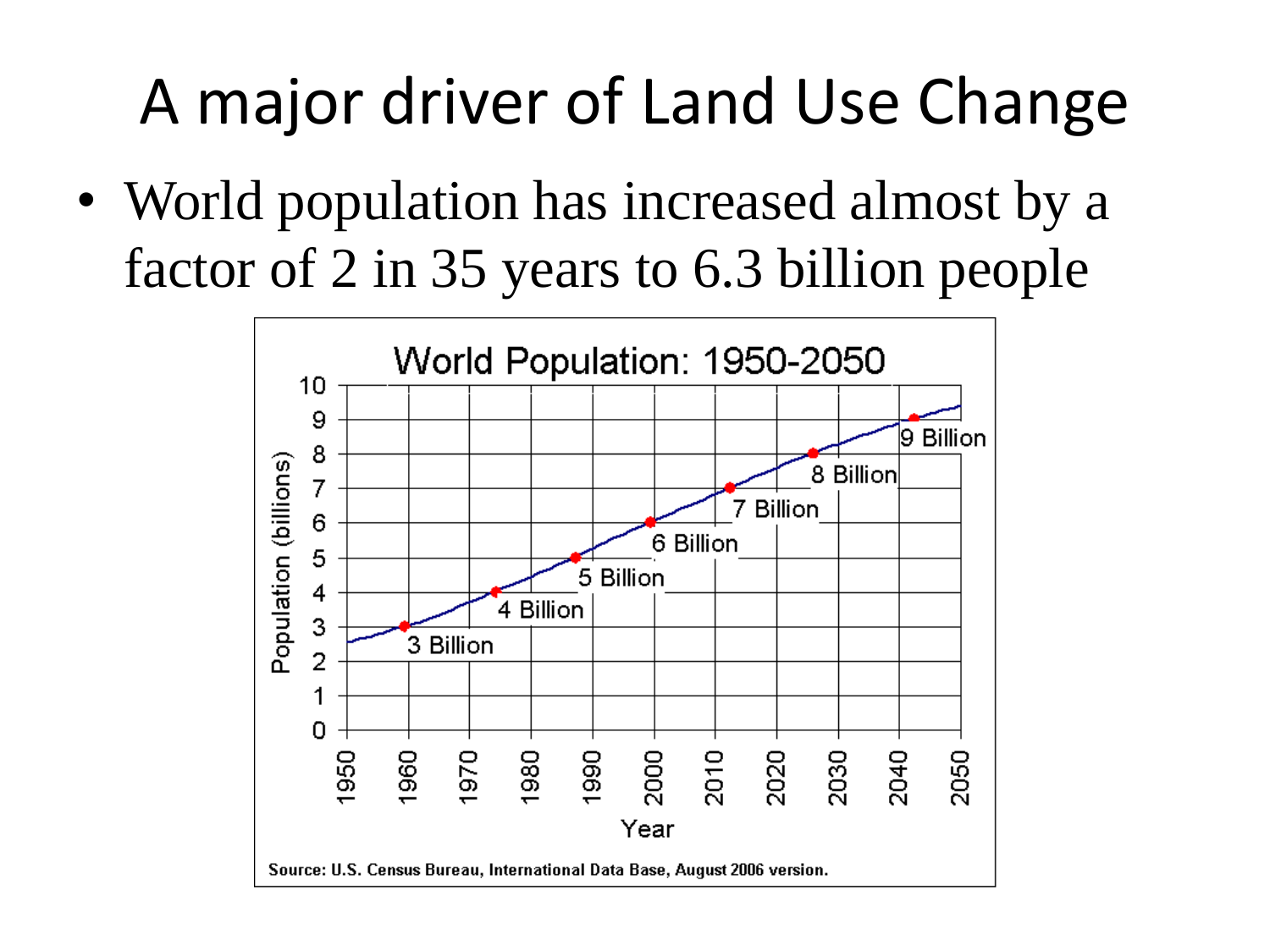## **Land Cover and Land Use Change**

- Why does land use change? changing human needs and economic development *and a changing climate (seasonal>centennial)*
- The needs of an increasing human population for example:
	- A place to grow food and keep animals agriculture, fishing
	- A place to live build or rent a house,
	- A place to work / conduct business extraction of resources e.g. Forestry, Mining, Industry, Manufacturing, Service
- Changes in LCLU driven by
	- socio-economic factors, demographics, land ownership, government policies,
	- changing physical conditions (climate,), water availability, etc
- LCLUC science requires an integration of physical and social science – integrated science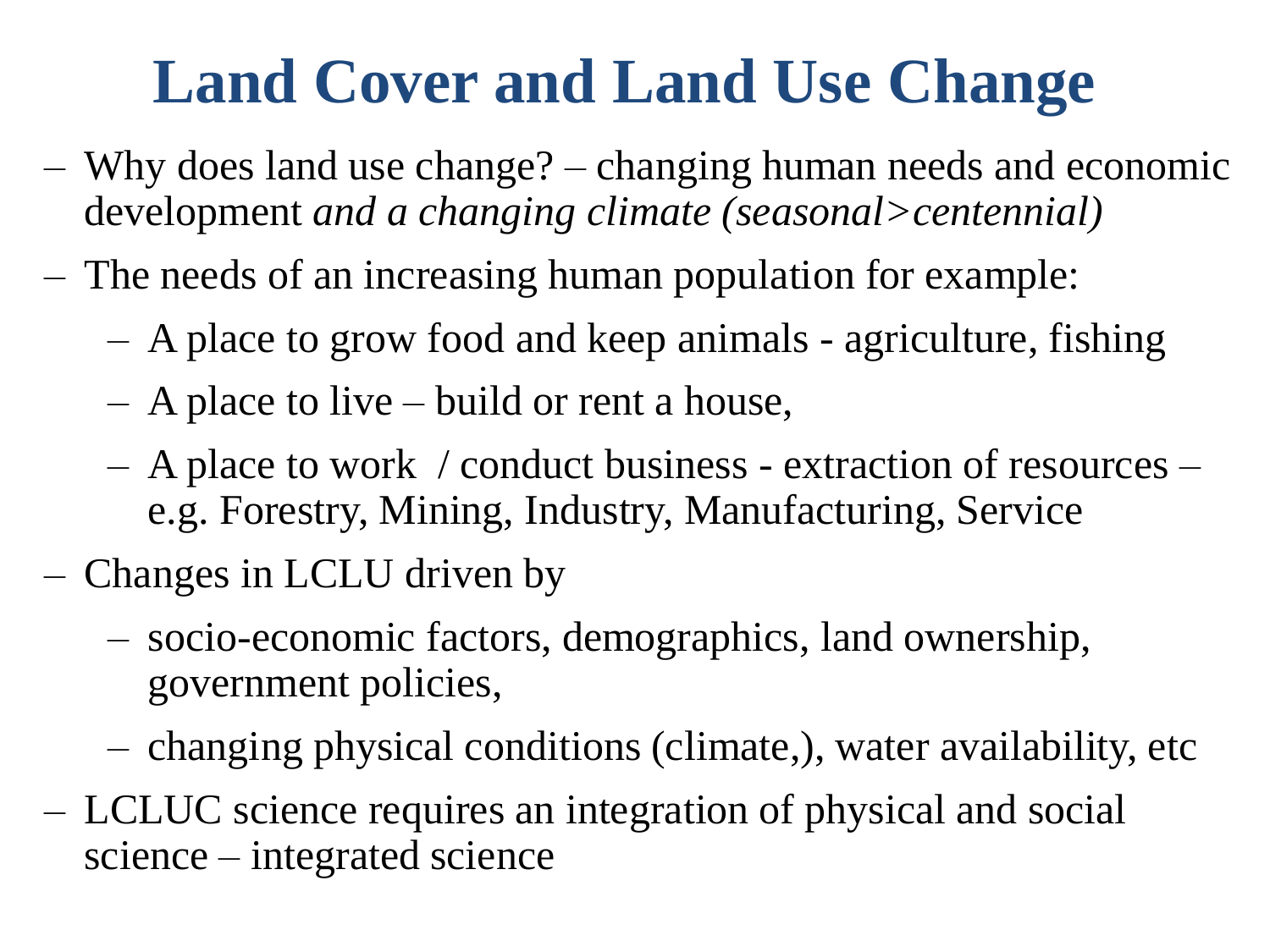## **Roots of the Current LCLUC Research Agenda**:

### The International LUCC Program

- The global environmental change community recognized the significance of land-use and land-cover change and the need for an interdisciplinary research approach to the subject.
- This recognition in the early 1990's prompted the **International Geosphere-Biosphere Programme** and the **International Human Dimensions of Global Environmental Change Programme** to explore a cooperative research project/program with the general goal of improving our basic under-standing of the dynamics of Land-Use and Land-Cover Change (LUCC) globally, with a focus on improving our ability to model and project such change
- Current manifestation through the Global Land Project [www.globallandproject.org](http://www.globallandproject.org/)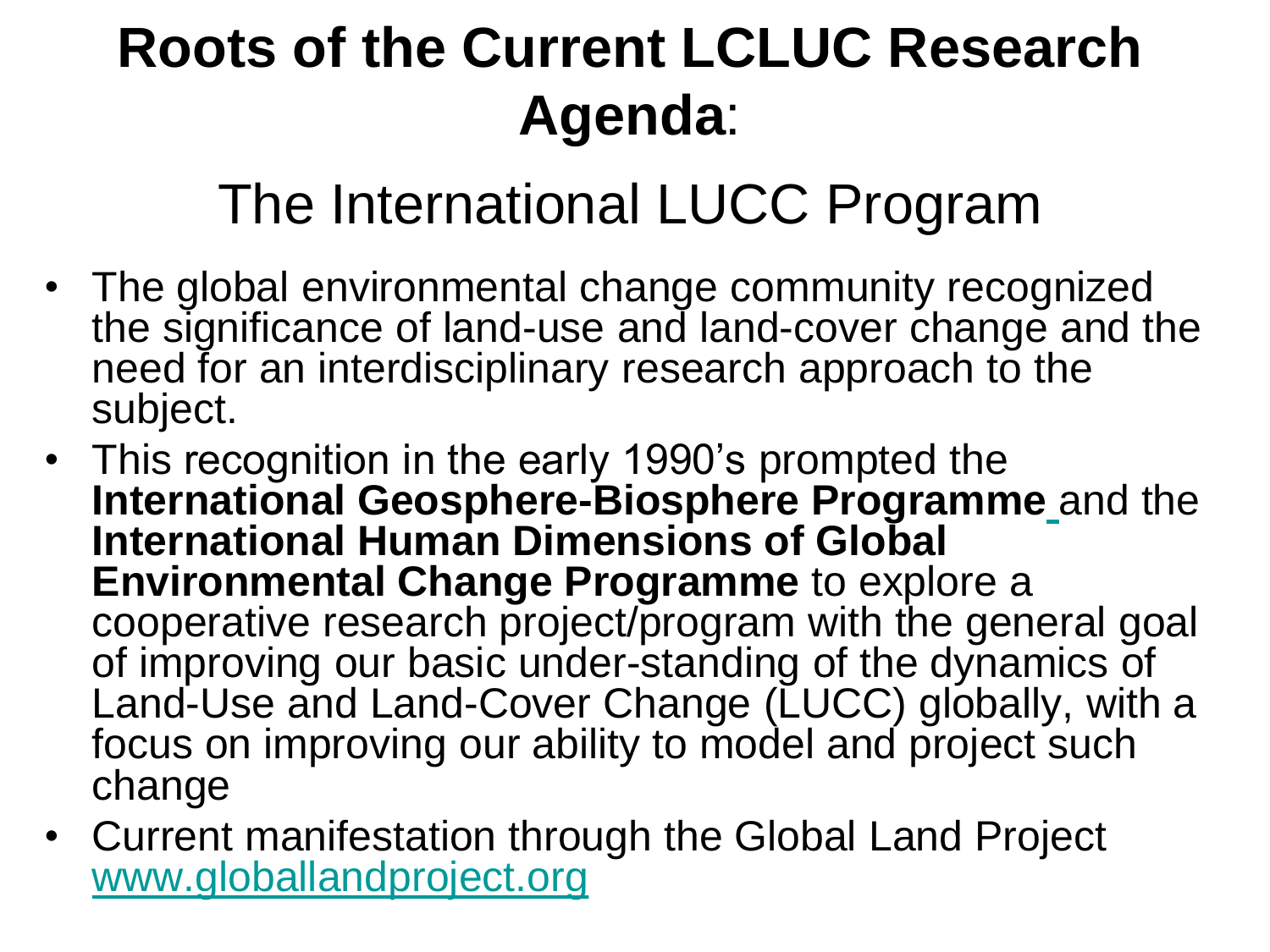### **Examples of LU Current Science Questions**

- What are the processes of LCLUC– explaining the current distributions and the socioeconomic drivers of change
- What is the role of LCLUC in biogeochemical and water cycles
	- Changing carbon stocks, changing land cover, changing albedo, water supply
- How does LCLUC contribute to climate change e.g. source of greenhouse gases and aerosols and trace gases and albedo forcing
	- Impact of LUC on regional climates isolating the land use term
	- Impact of resulting LU policies and mitigation activities on land use reducing deforestation (REDD), no-till agriculture, biofuels,
- How are LC and LU impacted by climate change effect of interannual, decadal and centennial climate variability and trends on land cover and land use
	- Adaptation changing LU in marginal lands, shifting cropping patterns
- How does LC and LUC impact the provision of ecological goods and services e.g. food supply, water quality, biodiversity
- What are the impacts of LCLUC on society quality of life, economic benefits, health
- How to develop more sustainable LU systems !!!!!!!!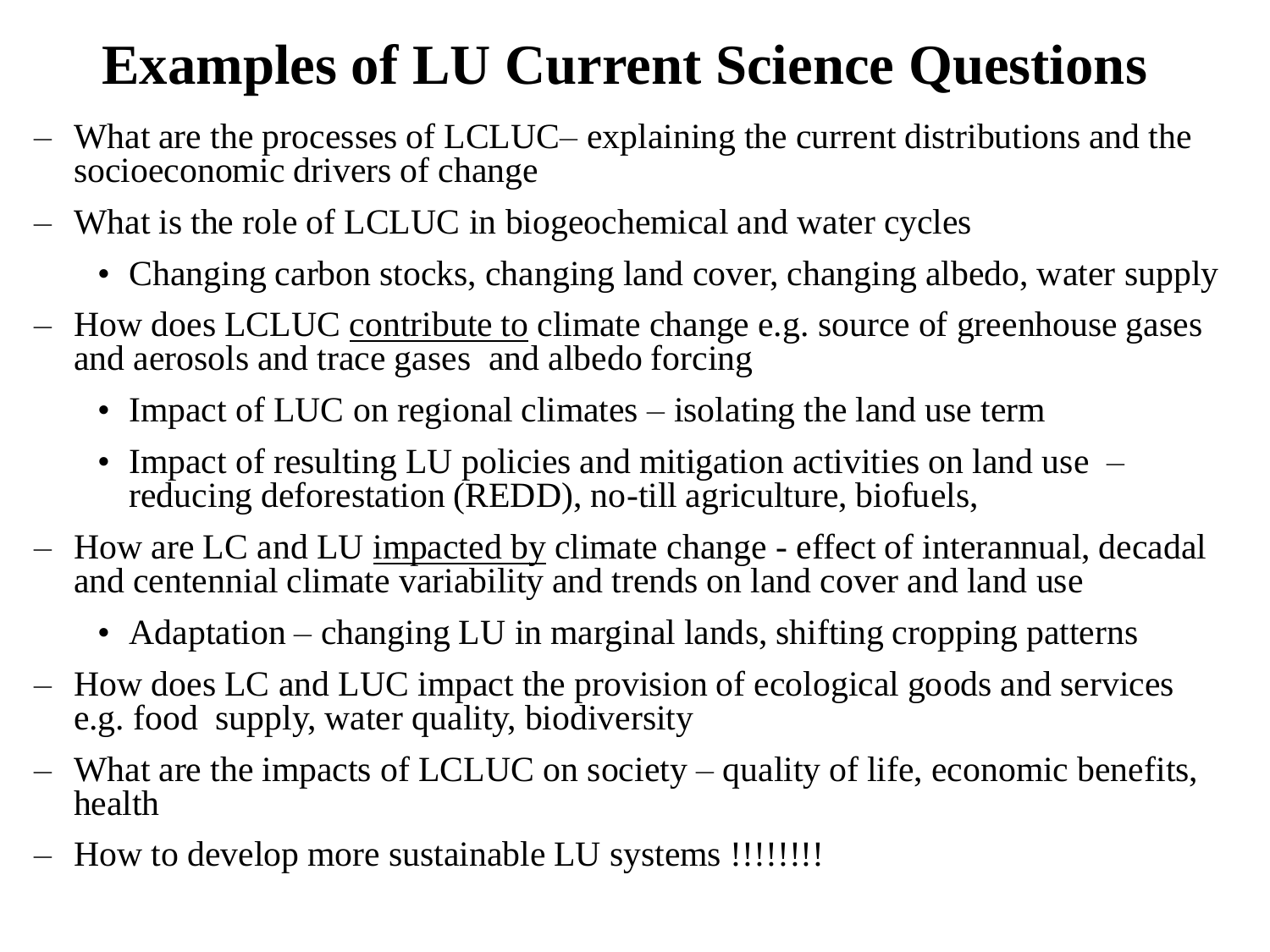### **Current Topical LU Issues in a Changing World**

- Globalization of markets e.g. China and S. American Soybeans, Europe and African Beef, Japan and Indonesian Hardwoods – volatile markets
- Unprecedented urban growth and increasing # of megacities loss of productive agricultural land
- Expanding/ sprawling Suburbia and associated energy Implications
- Land use aspects of the emerging Carbon Economy -carbon offsets, mitigation
- UN FCCC and REDD (Monitoring Reporting and Verification)
- Food to fuel, forests to fuel (corn ethanol, sugar cane, palm oil, rubber)
- Changing Agricultural Land Use
	- Extensification in the Developing World, and intensification of Agriculture
	- Changing patterns of Agriculture, small farms aggregated, collectives divided,
	- Land abandonment related to demographics and economics labor costs
	- Climate Change Impacts on Agriculture adaptation
	- Local food, local markets
- Competing demands for Water Irrigated Agriculture International conflicts
- Land Grabs in the Developing World (investment for the future)
- Sustainability Economic and Environmental Priorities (UNCED, Agenda 21, WSSD, Millennium Development Goals)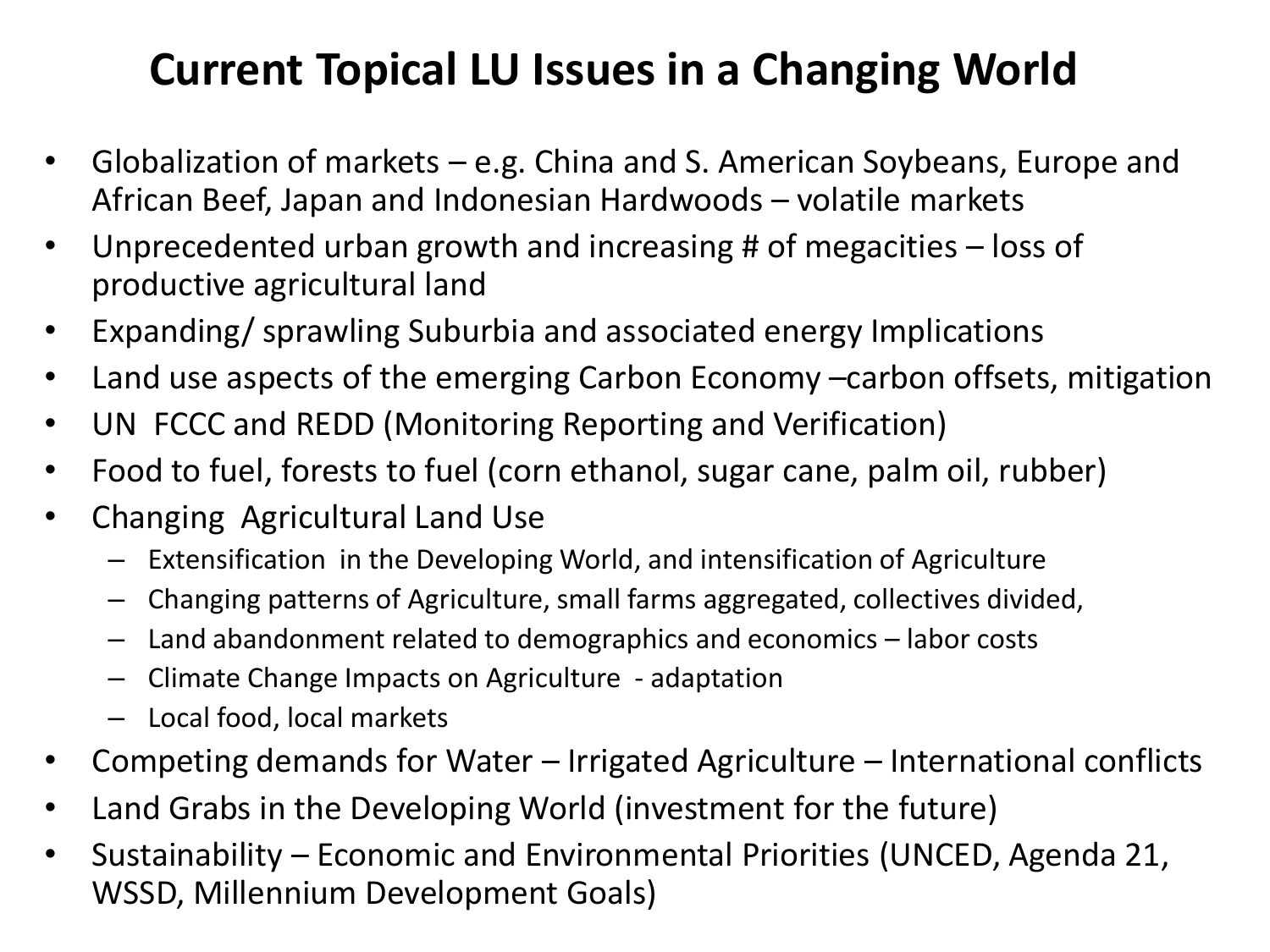

### **NASA Land Cover and Land Use Change**



- NASA LCLUC is a global program with a focus on global to regional scale science and an emphasis on the use of remotely sensed data
- The LCLUC Program aims to strengthen LCLUC research for example by
	- Connecting NASA/US researchers to regional scientists with a better understanding regional land use issues
	- Promoting and fostering LCLUC research in the international community
	- Encouraging the establishment of regional networks of LCLUC scientists to strengthen regional LCLUC research ( working with international programs START, GOFC-GOLD, GEO)
	- To promote the use of satellite data for LCLUC related research and strengthen international cooperation on Earth Observations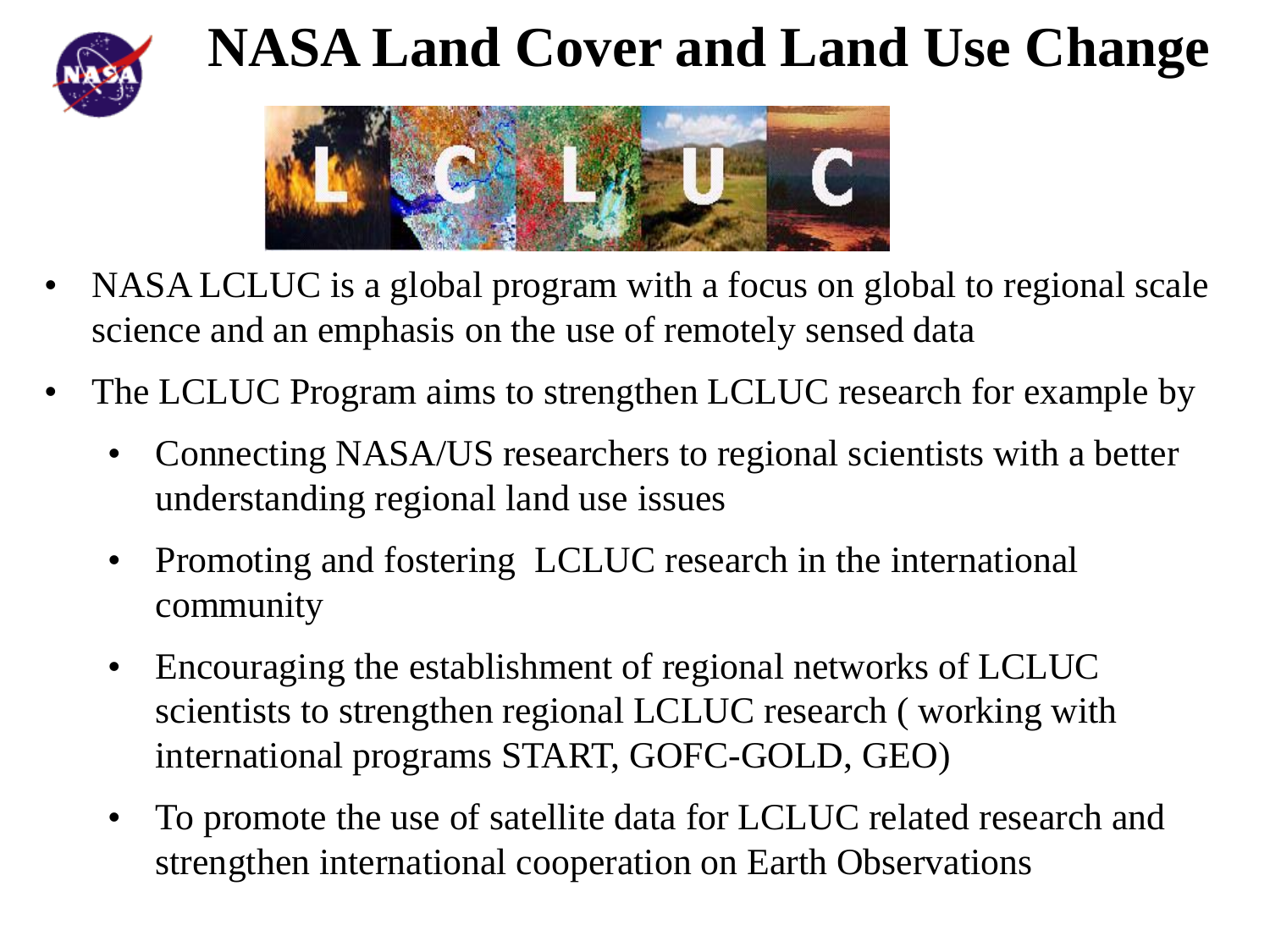#### **National Regional Science Meeting Land Cover and Land Use Change in South Asia Karunya University, Coimbatore, Tamil Nadu, India**

**January 10-13, 2013**

#### **International Scientific Program Committee**

- Dr. Prasad Thenkabail, USGS
- Dr. Garik Gutman, LCLUC Program Manager, NASA Headquarters, USA
- Dr. Chris Justice, University of Maryland, USA
- Dr. Atul Jain, University of Illinois, USA
- Dr. Martin Herold, Wageningen University, The Netherlands
- Dr. Jiaguo Qi, Michigan State University, USA
- Dr. Krishna Vadrevu, University of Maryland, USA
- Dr. Olga Krankina, Oregon State University, USA
- Dr. Hassan Virji, START Program

#### **Local Organizing Committees**

- Dr. E.J. James Director, Water Institute and Dean, Karunya University, Coimbatore, Tamil Nadu.
- Dr. N.B. Narsimha Prasad, Executive Director, CWRDM, Calicut, Kerala

#### **Meeting Coordinators**

• Lydia Prentiss UMD, Priya Ram and J. Brema Karunya Univ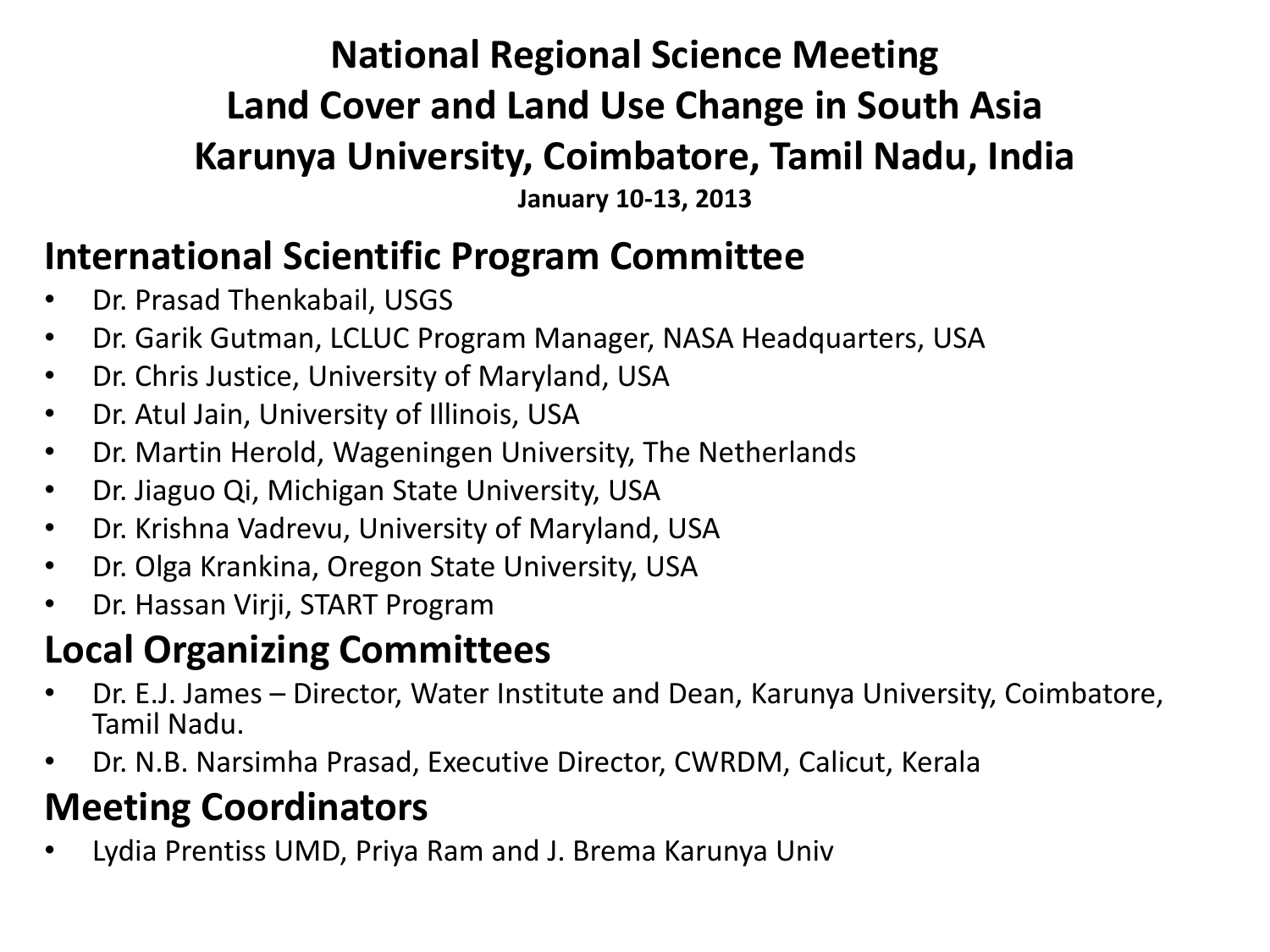### **Goals for the Meeting**

- To provide an opportunity to present and review LCLUC related research in Southern Asia
- To gain a better understanding of current land use change issues in the region
	- to advance the understanding of large scale land cover changes underway in Southern Asia – their spatial extent, intensity and social consequences, feedback to regional climate and future projections
- To explore opportunities for collaboration on Land Use research between scientists within and outside the S. Asia region
- To promote and enhance the use of remotely sensed data in land use research
- To identify regional LU research priorities and explore the possibility of establishing a regional network of scientists working on these issues – strengthening land use science and the regional LU research community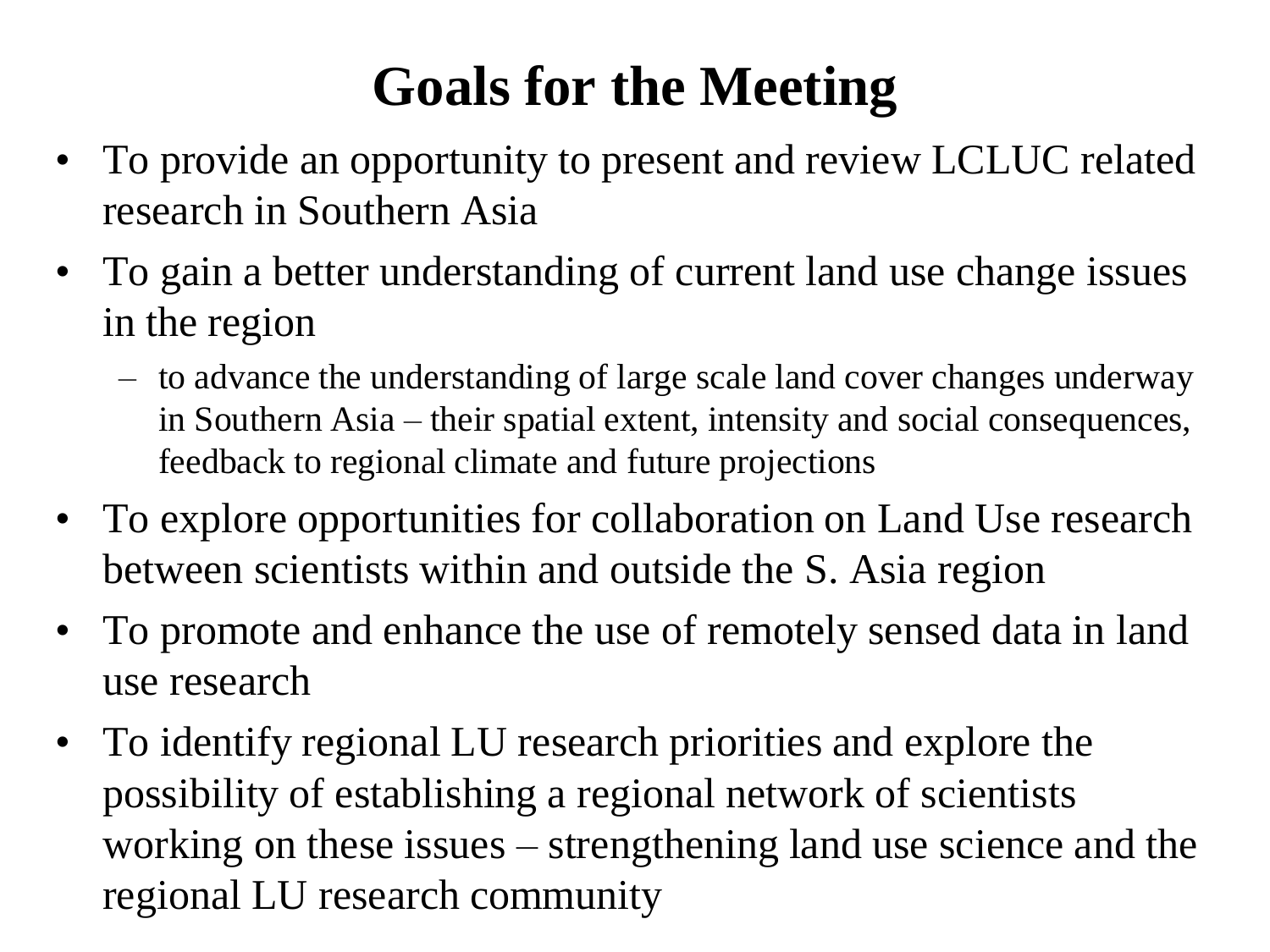## **Outline Meeting Agenda**

- **Technical Session – I: Global, Regional & National Land-Use and Land-Cover Change Science Programs : summary introductions**
- **Technical Session – II: Agricultural Land Use Change**
- **Technical Session – III: LCLUC-related Earth Observations (Missions, Data and Products)**
- **Technical Session – IV: Atmosphere / Land Use Interactions (Rain, Clouds, Aerosols, GHG)**
- **Technical Session – V: LCLUC and Carbon Cycle**
- **Technical Session – VI: Forests and LCLUC in Mountainous Areas**
- **Technical Session – VII: Synthesis Presentations on Land use in Coastal Zones and Water Resources**
- **Technical Session – VIII: Urban LCLUC**
- **Panel Discussion on S. Asia Regional Research Priorities**
- **Poster Sessions**
- **Regional Panel Session**
- **Meeting Wrap Up: recommendations and next steps**